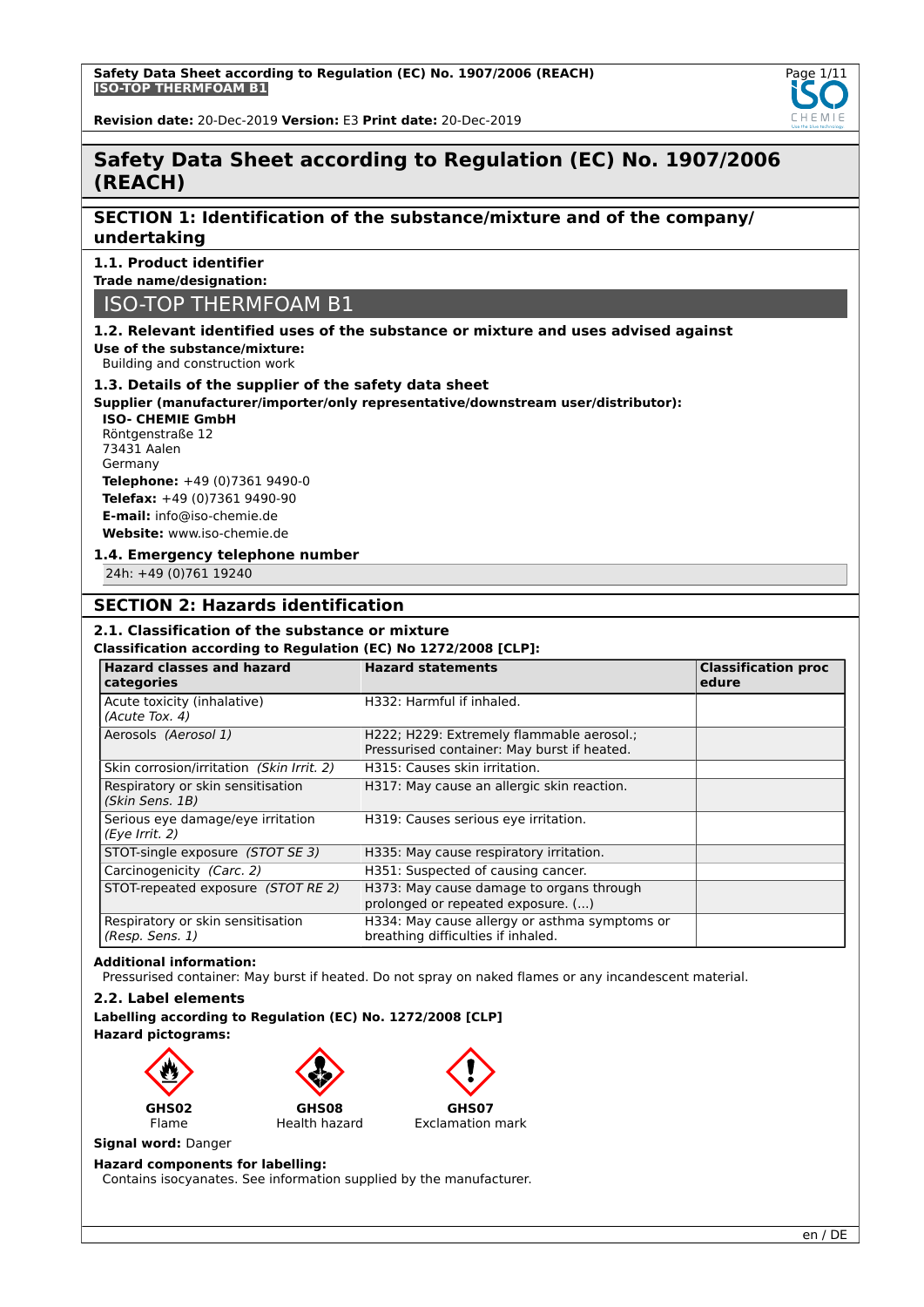

|                  | hazard statements for physical hazards                                     |
|------------------|----------------------------------------------------------------------------|
| H <sub>222</sub> | Extremely flammable aerosol.                                               |
| H <sub>229</sub> | Pressurised container: May burst if heated.                                |
|                  | hazard statements for health hazards                                       |
| H315             | Causes skin irritation.                                                    |
| H317             | May cause an allergic skin reaction.                                       |
| H319             | Causes serious eye irritation.                                             |
| H332             | Harmful if inhaled.                                                        |
| H334             | May cause allergy or asthma symptoms or breathing difficulties if inhaled. |
| H335             | May cause respiratory irritation.                                          |
| H351             | Suspected of causing cancer.                                               |
| H373             | May cause damage to organs through prolonged or repeated exposure. ()      |

#### **Supplemental Hazard information (EU):** -

| <b>Precautionary statements</b>            |                                                                       |  |
|--------------------------------------------|-----------------------------------------------------------------------|--|
| P101                                       | If medical advice is needed, have product container or label at hand. |  |
| P102                                       | Keep out of reach of children.                                        |  |
| <b>Precautionary statements Prevention</b> |                                                                       |  |

| P210 | Keep away from heat, hot surfaces, sparks, open flames and other ignition sources. No<br>smoking. |
|------|---------------------------------------------------------------------------------------------------|
| P211 | Do not spray on an open flame or other ignition source.                                           |
| P251 | Do not pierce or burn, even after use.                                                            |

## **Precautionary statements Response**

P362 + P364 Take off contaminated clothing and wash it before reuse.

## **Precautionary statements Storage**

P410 + P412 Protect from sunlight. Do not expose to temperatures exceeding 50 °C/122 °F.

#### **Precautionary statements Disposal**

P501 Dispose of contents/container to Hersteller/ zuständige Stelle.

#### **Additional information:**

Persons already sensitised to diisocyanates may develop allergic reactions when using this product. Persons suffering from asthma, eczema or skin problems should avoid contact, including dermal contact, with this product. This product should not be used under conditions of poor ventilation unless a protective mask with an appropriate gas filter (i.e. type A1 according to standard EN 14387) is used.

## **2.3. Other hazards**

### **Adverse physicochemical effects:**

Keep away from heat, hot surfaces, sparks, open flames and other ignition sources. No smoking. In use, may form flammable/explosive vapour-air mixture. Be aware that gases can spread at ground level (heavier than air) and pay attention to the wind direction. Heating may cause an explosion.

## **SECTION 3: Composition / information on ingredients**

## **3.2. Mixtures**

## **Hazardous ingredients / Hazardous impurities / Stabilisers:**

| product identifiers                                                                      | Substance name<br>Classification according to Regulation (EC) No 1272/2008<br><b>ICLPI</b>                                                                                                             | Concen-<br>tration    |
|------------------------------------------------------------------------------------------|--------------------------------------------------------------------------------------------------------------------------------------------------------------------------------------------------------|-----------------------|
| CAS No.: 13674-84-5<br><b>EC No.: 237-158-7</b><br><b>REACH No.:</b><br>01-2119447716-31 | tris(2-chloro-1-methylethyl) phosphate<br>Acute Tox. 4<br>H302                                                                                                                                         | $1 - \leq 25$<br>$\%$ |
| CAS No.: 9016-87-9                                                                       | Diphenylmethandiisocyanat, Isomere und Homologe<br>Acute Tox. 4, Carc. 2, Eye Irrit. 2, Resp. Sens. 1, STOT RE 2,<br>STOT SE 3, Skin Irrit. 2, Skin Sens. 1<br>H315-H317-H319-H332-H334-H335-H351-H373 | > 25<br>$\%$          |
| CAS No.: 74-98-6<br>EC No.: $200 - 827 - 9$<br><b>REACH No.:</b><br>01-2119469442-21     | propane<br>Flam. Gas 1, Press. Gas<br>$\Leftrightarrow$ Danger H220                                                                                                                                    | $1 - 10$<br>$\%$      |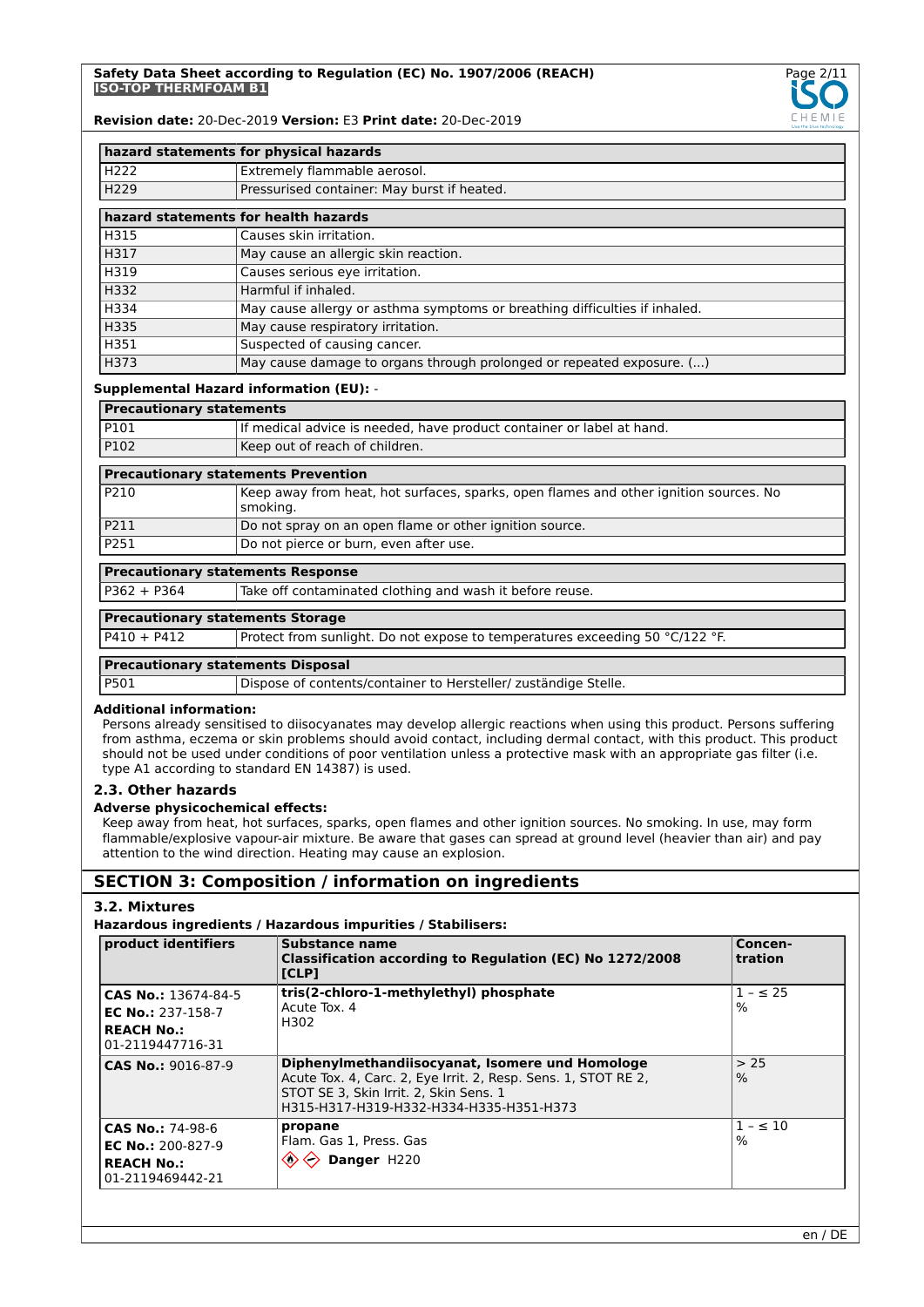

**Revision date:** 20-Dec-2019 **Version:** E3 **Print date:** 20-Dec-2019

| product identifiers                                                                      | Substance name<br>Classification according to Regulation (EC) No 1272/2008<br>[CLP]                           | Concen-<br>tration |
|------------------------------------------------------------------------------------------|---------------------------------------------------------------------------------------------------------------|--------------------|
| <b>CAS No.: 115-10-6</b><br>EC No.: $204-065-8$<br><b>REACH No.:</b><br>01-2119472128-37 | dimethyl ether<br>Flam. Gas 1, Press. Gas<br>$\textcircled{2}$ Danger H220                                    | $1 - 510$<br>$\%$  |
| <b>CAS No.: 75-28-5</b><br><b>EC No.: 200-857-2</b>                                      | isobutane<br>The substance is classified as not hazardous according to regulation<br>(EC) No 1272/2008 [CLP]. | $1 - 510$<br>%     |
| <b>CAS No.: 106-99-0</b><br>EC No.: $203-450-8$                                          | buta-1.3-diene<br>Carc. 1A, Flam. Gas 1, Muta. 1B, Press. Gas<br><b>Danger</b> H220-H340-H350                 | < 0.1<br>$\%$      |

Full text of H- and EUH-phrases: see section 16.

## **SECTION 4: First aid measures**

### **4.1. Description of first aid measures**

#### **General information:**

Unconsciousness If unconscious place in recovery position and seek medical advice. If breathing is irregular or stopped, administer artificial respiration. Regulation of the blood circulation, possible shock treatment. Observe risk of aspiration if vomiting occurs. Put victim at rest, cover with a blanket and keep warm. Immediately call a doctor.

### **Following inhalation:**

Provide fresh air. If experiencing respiratory symptoms: Call a doctor. Irritation to respiratory tract

#### **In case of skin contact:**

After contact with skin, wash immediately with plenty of water. In case of skin irritation, consult a physician.

### **After eye contact:**

In case of contact with eyes, rinse immediately with plenty of water and seek medical advice.

#### **After ingestion:**

Rinse mouth immediately and drink plenty of water. Do NOT induce vomiting. IF SWALLOWED: Immediately call a doctor. Do not allow a neutralisation agent to be drunk.

## **4.2. Most important symptoms and effects, both acute and delayed**

Following inhalation : Cough May cause respiratory irritation. Subsequent observance for pneumonia and lung oedema. Dyspnoea Following skin contact Causes skin irritation. After eye contact Irritating to eyes.Causes tears.

#### **4.3. Indication of any immediate medical attention and special treatment needed** No data available

## **SECTION 5: Firefighting measures**

### **5.1. Extinguishing media**

#### **Suitable extinguishing media:**

Full water jet In case of fire, use foam. BC-powder Carbonic acid

#### **5.2. Special hazards arising from the substance or mixture**

In case of fire: Gases/vapours, corrosive Gases/vapours, toxic Phosphorus oxides Hydrogen chloride (HCl) Carbon monoxide Carbon dioxide (CO2) Nitrogen oxides (NOx) Danger of polymerisation In case of warming: Gases/vapours, combustible Gases/vapours, toxic In case of fire:Hydrogen cyanide (hydrocyanic acid)

### **5.3. Advice for firefighters**

Use water spray jet to protect personnel and to cool endangered containers. Explosion risk in case of fire. Suppress gases/vapours/mists with water spray jet.

#### **5.4. Additional information**

Disposable gloves Full protection suit complete head, face and neck protection. In case of fire: Wear self-contained breathing apparatus.

## **SECTION 6: Accidental release measures**

### **6.1. Personal precautions, protective equipment and emergency procedures**

#### **6.1.1. For non-emergency personnel**

#### **Personal precautions:**

Keep away from heat, hot surfaces, sparks, open flames and other ignition sources. No smoking. Use explosion-proof electrical equipment.

#### **Protective equipment:**

Wear personal protection equipment (refer to section 8).

## **6.1.2. For emergency responders**

## **Personal protection equipment:**

Wear suitable protective clothing, gloves and eye/face protection.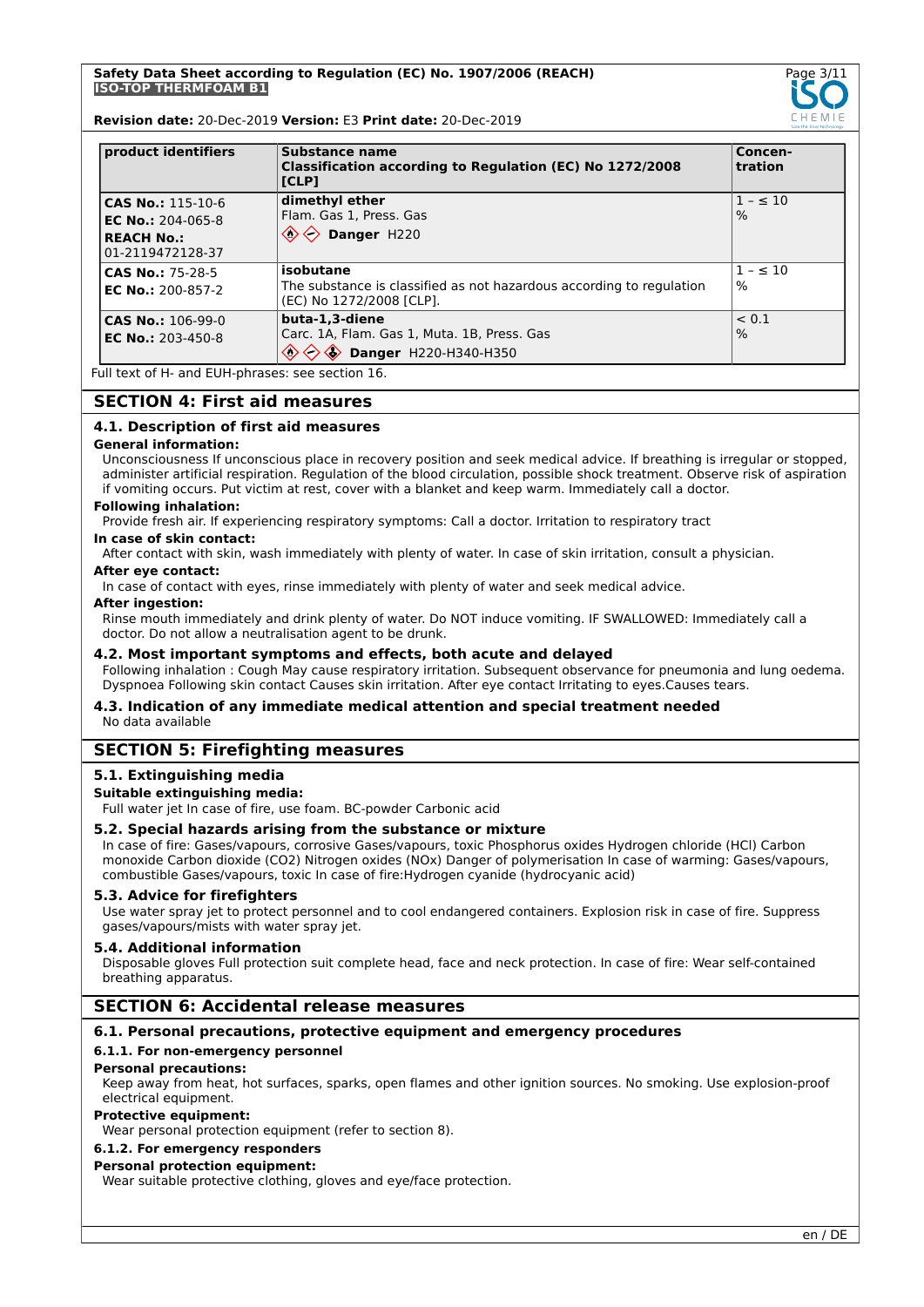

#### **6.2. Environmental precautions**

Prevent spread over a wide area (e.g. by containment or oil barriers).

**6.3. Methods and material for containment and cleaning up**

#### **For containment:**

Allow stiffening. Take up mechanically. Collect spillage. Clean contaminated articles and floor according to the environmental legislation. Wash contaminated clothing prior to re-use. Clear contaminated areas thoroughly. Acetone

## **6.4. Reference to other sections**

Disposal: see section 13

## **6.5. Additional information**

No data available

# **SECTION 7: Handling and storage**

#### **7.1. Precautions for safe handling**

## **Protective measures**

## **Advices on safe handling:**

Use explosion-proof electrical/ventilating/lighting/.../ equipment. Keep away from heat, hot surfaces, sparks, open flames and other ignition sources. No smoking. Vapours are heavier than air.at 20°C. Advices on general occupational hygiene Avoid contact with skin. Take off immediately all contaminated clothing.

## **Advices on general occupational hygiene**

When using do not eat, drink, smoke, sniff.

## **7.2. Conditions for safe storage, including any incompatibilities**

#### **Technical measures and storage conditions:**

Recommended storage temperature < 50 ° CProtect from sunlight. Store in a well-ventilated place. Provide room air exhaust at ground level. Technical measures and storage conditions: fireproof Store in a place accessible by authorized persons only.

### **Packaging materials:**

#### AEROSOLS

#### **Hints on storage assembly:**

Keep away from sources of heat (e.g. hot surfaces), sparks and open flames. Keep away from: Strong acid Strong alkali Amines

#### **7.3. Specific end use(s)**

No data available

## **SECTION 8: Exposure controls/personal protection**

#### **8.1. Control parameters**

#### **8.1.1. Occupational exposure limit values**

| <b>Limit value</b><br>type (country<br>of origin) | <b>Substance name</b>                                                     | 10 long-term occupational exposure limit value<br>2 short-term occupational exposure limit value<br>3 Instantaneous value<br>4 Monitoring and observation processes<br>5 Remark                    |
|---------------------------------------------------|---------------------------------------------------------------------------|----------------------------------------------------------------------------------------------------------------------------------------------------------------------------------------------------|
| <b>TRGS 900 (DE)</b>                              | Diphenylmethandiisocyanat, Is<br>omere und Homologe<br>CAS No.: 9016-87-9 | $\textcircled{1}$ 0.05 mg/m <sup>3</sup><br>$(2)$ 0.05 mg/m <sup>3</sup><br>$(3) 0.1$ mg/m <sup>3</sup><br>5 (als MDI berechnet), (einatembare Fraktion), kann über die<br>Haut aufgenommen werden |
| <b>TRGS 900 (DE)</b>                              | propane<br>CAS No.: 74-98-6                                               | $\Omega$ 1,000 ppm (1,800 mg/m <sup>3</sup> )<br>2 4,000 ppm (7,200 mg/m <sup>3</sup> )                                                                                                            |
| <b>TRGS 900 (DE)</b>                              | dimethyl ether<br>CAS No.: 115-10-6                                       | $\Omega$ 1,000 ppm (1,900 mg/m <sup>3</sup> )<br>$(2)$ 8,000 ppm (15,200 mg/m <sup>3</sup> )                                                                                                       |
| <b>IOELV (EU)</b>                                 | dimethyl ether<br>CAS No.: 115-10-6                                       | $\Omega$ 1,000 ppm (1,920 mg/m <sup>3</sup> )                                                                                                                                                      |
| <b>TRGS 900 (DE)</b>                              | isobutane<br>CAS No.: 75-28-5                                             | $\Omega$ 1,000 ppm (2,400 mg/m <sup>3</sup> )<br>2 4,000 ppm (9,600 mg/m <sup>3</sup> )                                                                                                            |
| <b>TRGS 910 (DE)</b>                              | buta-1,3-diene<br>CAS No.: 106-99-0                                       | $\Omega$ 0.2 ppm (0.5 mg/m <sup>3</sup> )<br>5 (Akzeptanzkonzentration (4E-5))                                                                                                                     |
| <b>TRGS 910 (DE)</b>                              | buta-1,3-diene<br>CAS No.: 106-99-0                                       | $(1)$ 2 ppm (5 mg/m <sup>3</sup> )<br>$(2)$ 16 ppm (40 mg/m <sup>3</sup> )<br>5 (Toleranzkonzentration (4E-3))                                                                                     |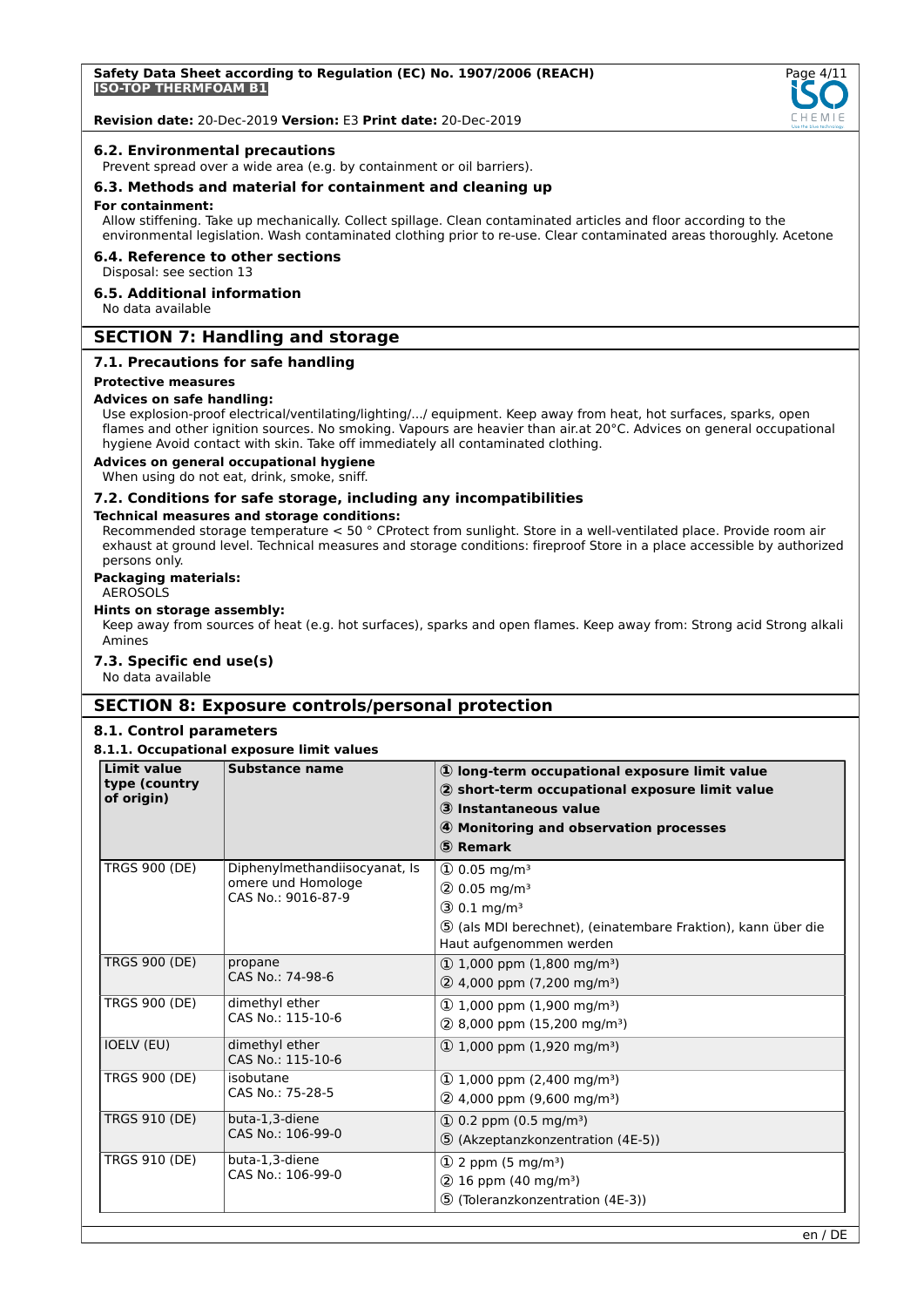

## **Revision date:** 20-Dec-2019 **Version:** E3 **Print date:** 20-Dec-2019

| Limit value<br>type (country<br>of origin) | Substance name                      | 1) long-term occupational exposure limit value<br>2 short-term occupational exposure limit value<br>3 Instantaneous value<br>4 Monitoring and observation processes<br>5 Remark |
|--------------------------------------------|-------------------------------------|---------------------------------------------------------------------------------------------------------------------------------------------------------------------------------|
| <b>BOELV (EU)</b>                          | buta-1,3-diene<br>CAS No.: 106-99-0 | $(1)$ 1 ppm $(2.2 \text{ mg/m}^3)$                                                                                                                                              |

## **8.1.2. Biological limit values**

| <b>Limit value</b>   | 911121 Diviogical IIIIII valdes<br><b>Substance name</b> | <b>Limit value</b>           | $\Phi$ parameter                                                                                                                                                                                                             |
|----------------------|----------------------------------------------------------|------------------------------|------------------------------------------------------------------------------------------------------------------------------------------------------------------------------------------------------------------------------|
| type (country        |                                                          |                              | 2 Test material                                                                                                                                                                                                              |
| of origin)           |                                                          |                              |                                                                                                                                                                                                                              |
|                      |                                                          |                              | 3 Time of sampling                                                                                                                                                                                                           |
|                      |                                                          |                              | 4 Remark                                                                                                                                                                                                                     |
| <b>TRGS 910 (DE)</b> | buta-1,3-diene<br>CAS No.: 106-99-0                      | $2,900 \mu q/q$<br>Creatinin | 1 3,4-Dihydroxybutyl-merkaptursäure (DHB-<br>MA)<br>2 Urin<br>3 bei Langzeitexposition: Expositionsende<br>bzw. Schichtende nach mehreren vorangegan<br>genen Schichten<br>4 Äquivalenzwert zur Toleranzkonzentration        |
| <b>TRGS 910 (DE)</b> | buta-1,3-diene<br>CAS No.: 106-99-0                      | 10 µg/g Cre<br>atinin        | 1 2-Hydroxy-3-butenyl-merkaptursäure (MHB-<br>MA)<br>2 Urin<br>3 bei Langzeitexposition: Expositionsende<br>bzw. Schichtende nach mehreren vorangegan<br>genen Schichten<br>4 Äquivalenzwert zur Akzteptanzkonzentratio<br>n |
| <b>TRGS 910 (DE)</b> | buta-1,3-diene<br>CAS No.: 106-99-0                      | $600 \mu g/g$ Cre<br>atinin  | 1 3,4-Dihydroxybutyl-merkaptursäure (DHB-<br>MA)<br>2 Urin<br>3 bei Langzeitexposition: Expositionsende<br>bzw. Schichtende nach mehreren vorangegan<br>genen Schichten<br>4 Äquivalenzwert zur Akzeptanzkonzentration       |
| <b>TRGS 910 (DE)</b> | buta-1,3-diene<br>CAS No.: 106-99-0                      | $80 \mu g/g$ Cre<br>atinin   | 1 2-Hydroxy-3-butenyl-merkaptursäure (MHB-<br>MA)<br>2 Urin<br>3 bei Langzeitexposition: Expositionsende<br>bzw. Schichtende nach mehreren vorangegan<br>genen Schichten<br>4 Äquivalenzwert zur Toleranzkonzentration       |

## **8.1.3. DNEL-/PNEC-values**

| Substance name                                                | <b>DNEL value</b>        | <b>1</b> DNEL type                                               |
|---------------------------------------------------------------|--------------------------|------------------------------------------------------------------|
|                                                               |                          | 2 Exposure route                                                 |
| tris(2-chloro-1-methylethyl) phosphate<br>CAS No.: 13674-84-5 | $0.93$ mg/m <sup>3</sup> | 1 DNEL worker<br>2 inhalative, long-term, systemic               |
| tris(2-chloro-1-methylethyl) phosphate<br>CAS No.: 13674-84-5 | $0.23$ mg/m <sup>3</sup> | 1 DNEL Consumer<br>2 inhalative, long-term, systemic             |
| tris(2-chloro-1-methylethyl) phosphate<br>CAS No.: 13674-84-5 | $0.93 \text{ mg/m}^3$    | 1 DNEL worker<br>2 inhalative, short-term, systemic, (acute)     |
| tris(2-chloro-1-methylethyl) phosphate<br>CAS No.: 13674-84-5 | $0.23 \,\mathrm{mg/m^3}$ | (1) DNEL Consumer<br>2 inhalative, short-term, systemic, (acute) |
| tris(2-chloro-1-methylethyl) phosphate<br>CAS No.: 13674-84-5 | $0.528$ mg/kg<br>bw/day  | (1) DNEL worker<br>2 dermal, long-term, systemic                 |
| tris(2-chloro-1-methylethyl) phosphate<br>CAS No.: 13674-84-5 | $0.528$ mg/kg<br>bw/day  | 1 DNEL worker<br>2 dermal, long-term, systemic                   |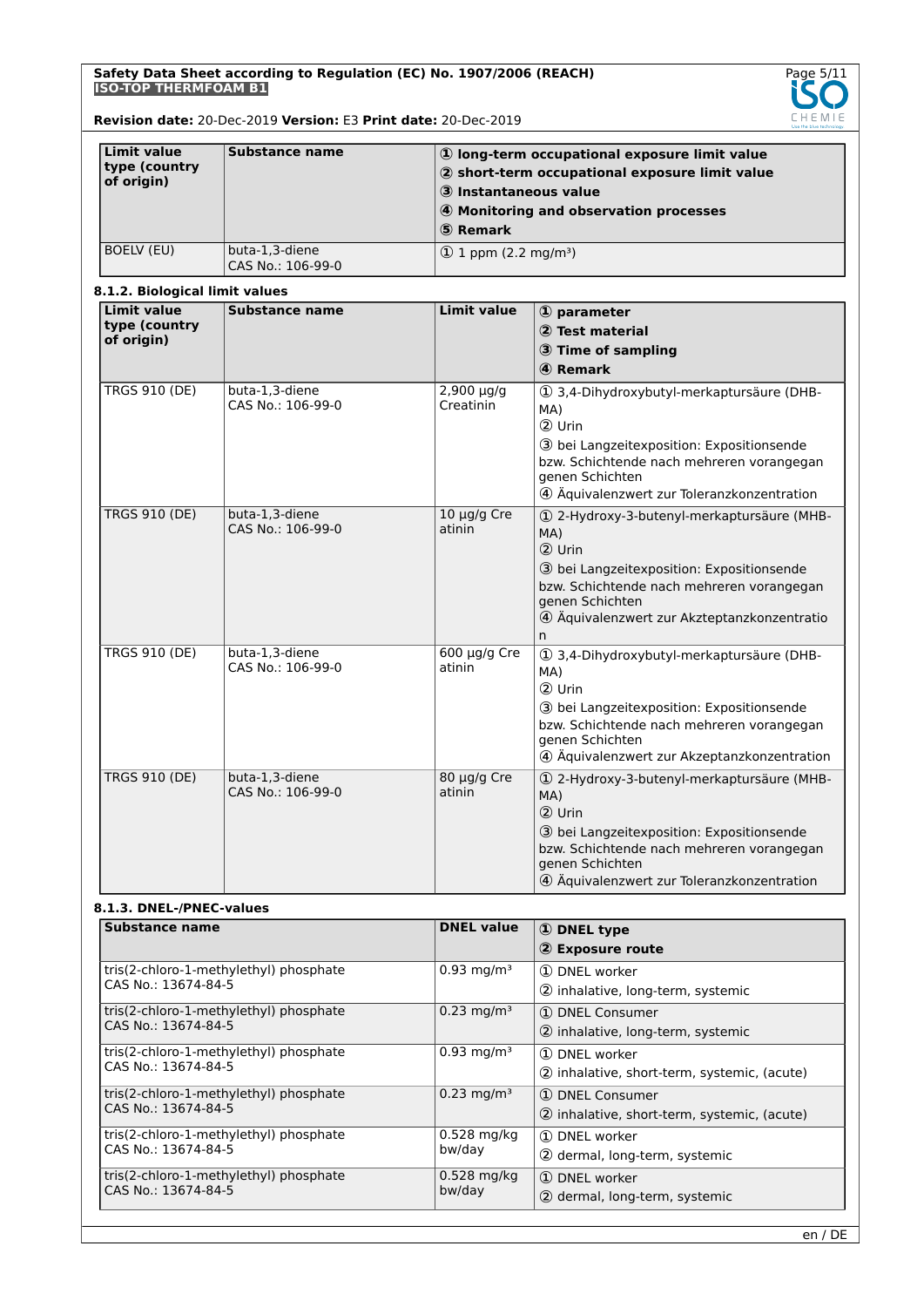

**Revision date:** 20-Dec-2019 **Version:** E3 **Print date:** 20-Dec-2019

| <b>Substance name</b>                  | <b>DNEL value</b> | 1 DNEL type<br>2 Exposure route    |
|----------------------------------------|-------------------|------------------------------------|
| tris(2-chloro-1-methylethyl) phosphate | $0.264$ mg/kg     | 1 DNEL Consumer                    |
| CAS No.: 13674-84-5                    | bw/day            | 2 dermal, long-term, systemic      |
| tris(2-chloro-1-methylethyl) phosphate | $0.264$ mg/kg     | 1 DNEL Consumer                    |
| CAS No.: 13674-84-5                    | bw/day            | 2 Acute - dermal, systemic effects |
| tris(2-chloro-1-methylethyl) phosphate | $0.33$ mg/kg      | 1 DNEL Consumer                    |
| CAS No.: 13674-84-5                    | bw/day            | 2 oral, long-term, systemic        |
| tris(2-chloro-1-methylethyl) phosphate | $0.33$ mg/kg      | 1 DNEL Consumer                    |
| CAS No.: 13674-84-5                    | bw/day            | (2) Acute - oral, systemic effects |

## **8.2. Exposure controls**

## **8.2.1. Appropriate engineering controls**

Use explosion-proof electrical/ventilating/lighting/.../ equipment. Keep away from heat, hot surfaces, sparks, open flames and other ignition sources. No smoking. Room air monitoring If local exhaust ventilation is not possible or not sufficient, the entire working area should be ventilated by technical means.

#### **8.2.2. Personal protection equipment**

#### **Eye/face protection:**

Wear eye/face protection.

#### **Skin protection:**

Tested protective gloves must be worn Polyethylene (PE) Breakthrough times and swelling properties of the material must be taken into consideration. : 10 Minuten Thickness of the glove material :0,025 mm complete head, face and neck protection.

#### **Respiratory protection:**

This product should not be used under conditions of poor ventilation unless a protective mask with an appropriate gas filter (i.e. type A1 according to standard EN 14387) is used.

## **Other protection measures:**

When using do not eat, drink, smoke, sniff. Avoid contact with skin, eyes and clothes.

### **8.2.3. Environmental exposure controls**

No data available

## **8.3. Additional information**

No data available

## **SECTION 9: Physical and chemical properties**

## **9.1. Information on basic physical and chemical properties**

#### **Appearance**

**Odour:** not determined

#### **Physical state:** Aerosol **Colour:** not determined

**Safety relevant basis data**

| parameter                                       |                      | at °C | <b>Method</b> | <b>Remark</b>                                                                                                                                          |
|-------------------------------------------------|----------------------|-------|---------------|--------------------------------------------------------------------------------------------------------------------------------------------------------|
| pH                                              | No data<br>available |       |               |                                                                                                                                                        |
| Melting point                                   | No data<br>available |       |               |                                                                                                                                                        |
| Freezing point                                  | not determined       |       |               |                                                                                                                                                        |
| Initial boiling point and boiling<br>range      | No data<br>available |       |               |                                                                                                                                                        |
| Decomposition temperature                       | No data<br>available |       |               |                                                                                                                                                        |
| Flash point                                     | No data<br>available |       |               |                                                                                                                                                        |
| Evaporation rate                                | No data<br>available |       |               |                                                                                                                                                        |
| Auto-ignition temperature                       | not determined       |       |               | Extremely flammable aerosol.                                                                                                                           |
| Upper/lower flammability or<br>explosive limits | No data<br>available |       |               | The study does not need to be<br>conducted because there are no<br>chemical groups associated with<br>explosive properties present in<br>the molecule. |
| Vapour pressure                                 | No data<br>available |       |               |                                                                                                                                                        |
| Vapour density                                  | >1                   |       |               |                                                                                                                                                        |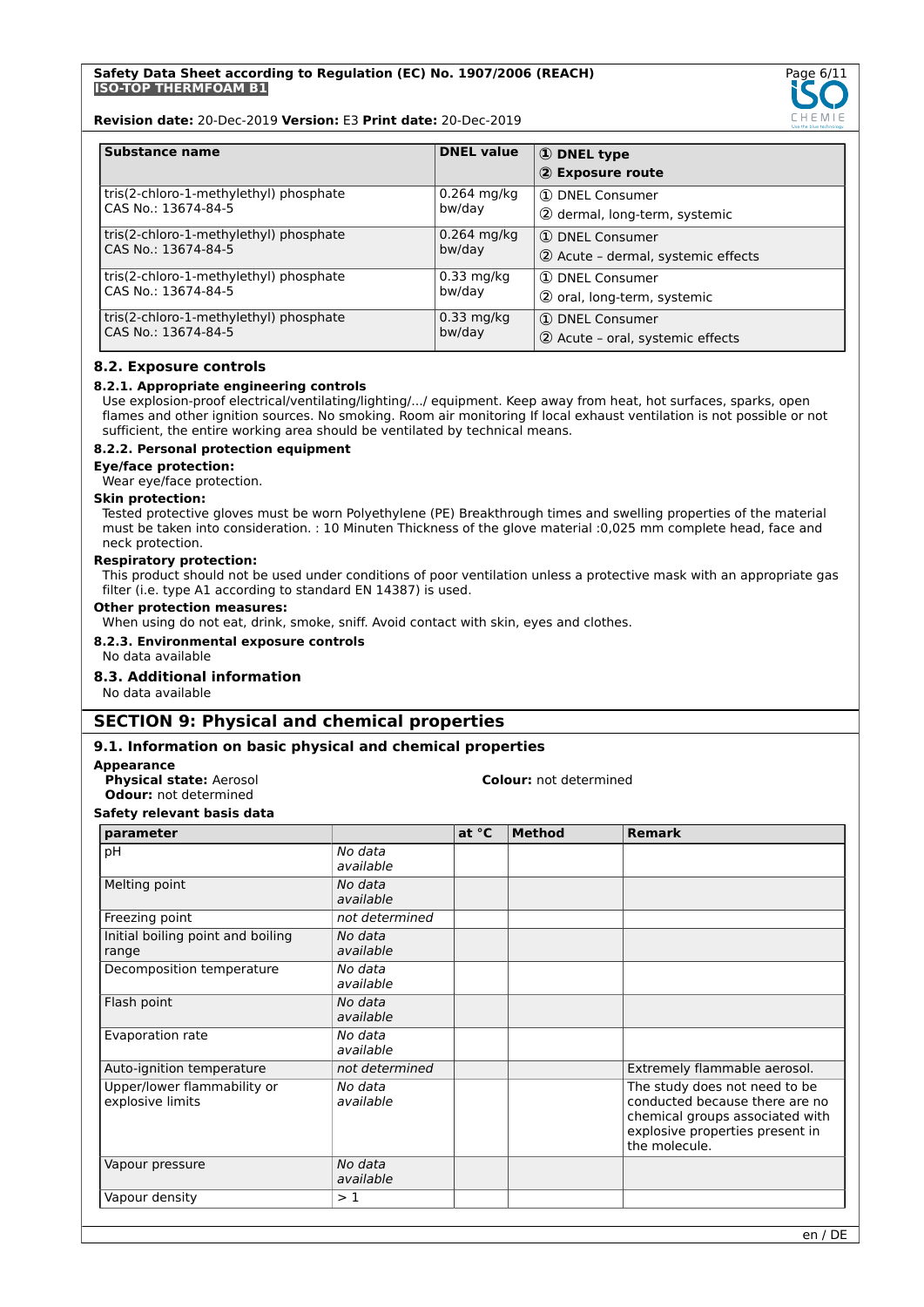

#### **Revision date:** 20-Dec-2019 **Version:** E3 **Print date:** 20-Dec-2019

| parameter                                  |                                 | at $^{\circ}$ C | <b>Method</b> | <b>Remark</b>                                                       |
|--------------------------------------------|---------------------------------|-----------------|---------------|---------------------------------------------------------------------|
| Density                                    | $\approx$ 950 kg/m <sup>3</sup> | 20 °C           |               |                                                                     |
| <b>Bulk density</b>                        | not determined                  |                 |               |                                                                     |
| Water solubility                           | not determined                  |                 |               | The substance is not soluble in<br>water. Soluble in: Lösungsmittel |
| Partition coefficient: n-octanol/<br>water | not determined                  |                 |               |                                                                     |
| Dynamic viscosity                          | No data<br>available            |                 |               |                                                                     |
| Kinematic viscosity                        | not determined                  |                 |               |                                                                     |

# **9.2. Other information**

No data available

## **SECTION 10: Stability and reactivity**

### **10.1. Reactivity**

The vapour of the product is heavier than air and may accumulate below ground level, in pits, channels and basements in higher concentration. This material is combustible and can be ignited by heat, sparks, flames, or other sources of ignition (e.g. static electricity, pilot lights, or mechanical/electrical equipment).

#### **10.2. Chemical stability**

The mixture is chemically stable under recommended conditions of storage, use and temperature.

#### **10.3. Possibility of hazardous reactions**

Danger of polymerisation Strong acid, Strong alkali, Amines

### **10.4. Conditions to avoid**

Use explosion-proof electrical/ventilating/lighting/.../ equipment. Keep away from sources of heat (e.g. hot surfaces), sparks and open flames.

## **10.5. Incompatible materials**

Strong acid Strong alkali Amines

#### **10.6. Hazardous decomposition products**

When hot, product develops flammable vapours. Gases/vapours, toxic Hydrogen cyanide (hydrocyanic acid) In case of fire: Formation of: Gases/vapours, toxic Phosphorus oxides Nitrogen oxides (NOx) Hydrogen chloride (HCl) Carbon monoxide Carbon dioxide (CO2)

## **SECTION 11: Toxicological information**

## **11.1. Information on toxicological effects**

| <b>CAS No.</b> | <b>Substance name</b>                  | <b>Toxicological information</b>                  |
|----------------|----------------------------------------|---------------------------------------------------|
| 13674-84-5     | tris(2-chloro-1-methylethyl) phosphate | $LD_{50}$ oral:                                   |
|                |                                        | 1,011 mg/kg (Ratte) OECD 401                      |
|                |                                        | $LD_{50}$ dermal:                                 |
|                |                                        | 2,000 mg/kg (Kaninchen) OECD 402                  |
|                |                                        | LC <sub>50</sub> Acute inhalation toxicity (gas): |
|                |                                        | 5 mg/l 4 h (Ratte) OECD 403                       |
| 9016-87-9      | Diphenylmethandiisocyanat, Isomere und | $LD_{50}$ oral:                                   |
|                | Homologe                               | >10,000 mg/kg (Ratte) OECD Guideline 401          |
|                |                                        | $LD_{50}$ dermal:                                 |
|                |                                        | >5,000 mg/kg (Kaninchen)                          |
|                |                                        | $LC_{50}$ Acute inhalation toxicity (vapour):     |
|                |                                        | $>10 - 20$ mg/l 4 h (Ratte)                       |

| <b>Acute inhalation toxicity:</b><br>Irritation to respiratory tract                                                                         |
|----------------------------------------------------------------------------------------------------------------------------------------------|
| <b>Skin corrosion/irritation:</b><br>May cause an allergic skin reaction.                                                                    |
| Serious eye damage/irritation:<br>Causes serious eye irritation.                                                                             |
| Respiratory or skin sensitisation:<br>Causes skin irritation.                                                                                |
| <b>STOT-single exposure:</b><br>Irritating to respiratory system. May cause allergy or asthma symptoms or breathing difficulties if inhaled. |
| <b>Aspiration hazard:</b><br>Harmful                                                                                                         |
| <b>Additional information:</b><br>The substance has no ozone depleting potential.                                                            |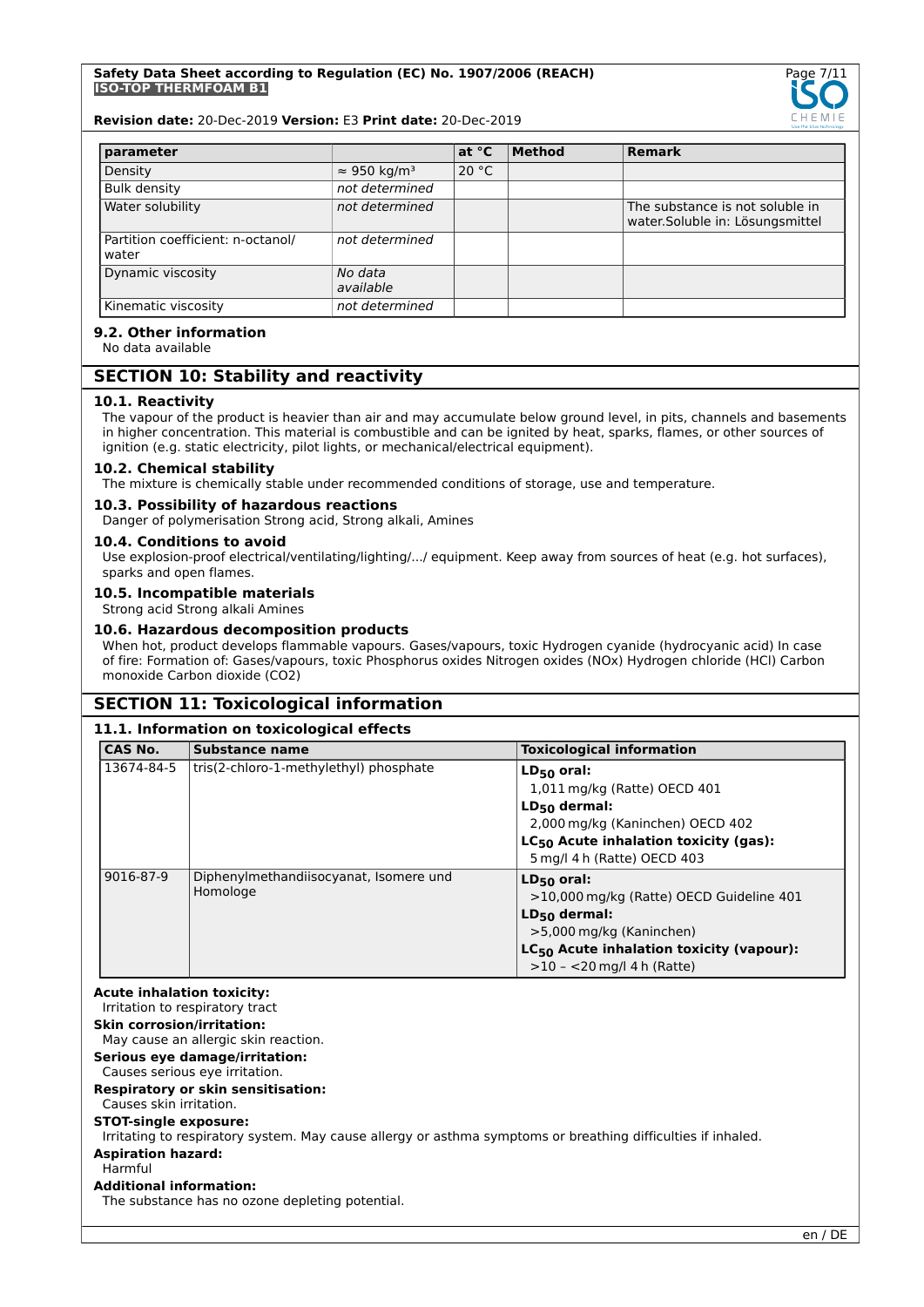

## **SECTION 12: Ecological information**

| CAS No.    | Substance name                         | <b>Toxicological information</b>                              |
|------------|----------------------------------------|---------------------------------------------------------------|
| 13674-84-5 | tris(2-chloro-1-methylethyl) phosphate | $LC_{50}$ : 56.2 mg/l 4 d (fish, Brachydanio rerio)           |
|            |                                        | $EC_{50}$ : =65 - 335 mg/l 2 d (crustaceans, Daphnia          |
|            |                                        | magna) OECD 202                                               |
|            |                                        | EC <sub>50</sub> : 73 mg/l 4 d (Algae/water plant, selenastru |
|            |                                        | m capricornutum) OECD 201                                     |
| 9016-87-9  | Diphenylmethandiisocyanat, Isomere und | $LC_{50}$ : >1,000 mg/l 4 d Literaturstudie                   |
|            | Homologe                               | EC <sub>50</sub> : >100 mg/l (Belebtschlamm) Literaturstud    |
|            |                                        | ie                                                            |
| 74-98-6    | propane                                | $LC_{50}$ : 24 mg/l 4 d (fish, Pisces)                        |
|            |                                        | EC <sub>50</sub> : 7 mg/l 2 d (crustaceans, Daphnia magna)    |
|            |                                        | $IC_{50}$ : 8 mg/l 3 d (Algae/water plant, Algae)             |
|            |                                        | $EC_{50}$ : 10 mg/l (Belebtschlamm)                           |
| 115-10-6   | dimethyl ether                         | $LC_{50}$ : 1,000 mg/l 4 d (fish, Pisces)                     |
|            |                                        | LC <sub>50</sub> : 4,400 mg/l 2 d (crustaceans, Daphna        |
|            |                                        | magna)                                                        |

## **12.2. Persistence and degradability**

| <b>CAS No.</b> | Substance name                                    | <b>Biodegradation</b> | <b>Remark</b>                                                                        |
|----------------|---------------------------------------------------|-----------------------|--------------------------------------------------------------------------------------|
| 13674-84-5     | tris(2-chloro-1-methylethyl) phosphate            | not determined        | OECD 301E: 14 % 28 d OECD <br>302C: 0% 28 d                                          |
| 9016-87-9      | Diphenylmethandiisocyanat, Isomere und Homolog No |                       | OECD 302C: $< 60 \%$                                                                 |
| 115-10-6       | dimethyl ether                                    | No                    | OECD 301A: DOC Die- Away<br>Test 5 % 28 d; Halbwertszeit<br>Boden 2/15/QSAR) Tage[e] |

#### **Biodegradation:**

Some of the components are poorly biodegradable.

#### **12.3. Bioaccumulative potential**

| 'CAS No.   | Substance name                                 | Log K <sub>ow</sub> | <b>Bioconcentration factor (BCF)</b> |
|------------|------------------------------------------------|---------------------|--------------------------------------|
| 13674-84-5 | tris(2-chloro-1-methylethyl) phosphate         |                     | 2.59 0.8 Species: cyprinus carpio    |
| 9016-87-9  | Diphenylmethandiisocyanat, Isomere und Homolog |                     | 1 Species: pisces                    |
|            |                                                |                     |                                      |

## **12.4. Mobility in soil**

No data available

## **12.5. Results of PBT and vPvB assessment**

| <b>CAS No.</b> | <b>Substance name</b>                              | <b>Results of PBT and vPvB assessment</b> |
|----------------|----------------------------------------------------|-------------------------------------------|
| 13674-84-5     | tris(2-chloro-1-methylethyl) phosphate             |                                           |
| 9016-87-9      | Diphenylmethandiisocyanat, Isomere und<br>Homologe | vPvB-substance.                           |
| 74-98-6        | propane                                            |                                           |
| 115-10-6       | dimethyl ether                                     |                                           |
| 75-28-5        | isobutane                                          |                                           |

#### **12.6. Other adverse effects**

Regulation (EC) No. 842/2006 on certain fluorinated greenhouse gases :not relevant

Regulation (EC) No. 1005/2009 on substances that lead to the depletion of the ozone layer ::nicht relevant

## **SECTION 13: Disposal considerations**

## **13.1. Waste treatment methods**

## **13.1.1. Product/Packaging disposal**

Waste codes/waste designations according to EWC/AVV

## **Waste code product:**

08 04 09 \* Waste adhesives and sealants containing organic solvents or other dangerous substances

\*: Evidence for disposal must be provided.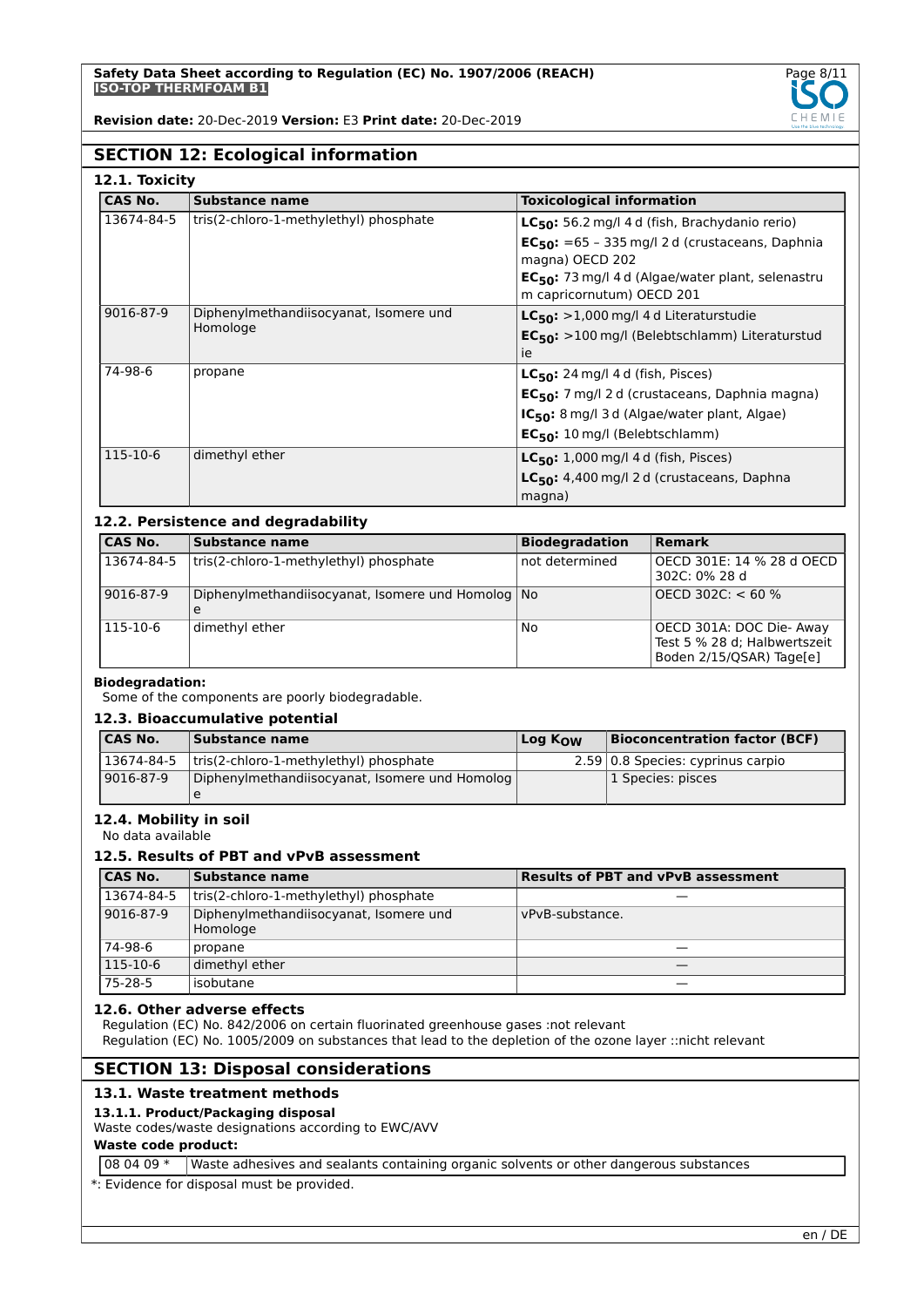

#### **Remark:**

This material and its container must be disposed of as hazardous waste.

#### **Waste code packaging:**

15 01 10 \* packaging containing residues of or contaminated by dangerous substances

\*: Evidence for disposal must be provided.

### **Waste treatment options**

## **Appropriate disposal / Package:**

Delivery to an approved waste disposal company.

#### **Other disposal recommendations:**

Waste disposal according to directive 2008/98/EC, covering waste and dangerous waste. Do not allow to enter into surface water or drains. Safety, health and environmental regulations/legislation specific for the substance or mixture

#### **13.2. Additional information**

No data available

## **SECTION 14: Transport information**

| <b>Land transport (ADR/</b><br>RID)                                                                                                     | <b>Inland waterway craft</b><br>(ADN)                                                                                                   | Sea transport (IMDG)                                                                                                                    | Air transport (ICAO-TI /<br><b>IATA-DGR)</b>                                                                                            |
|-----------------------------------------------------------------------------------------------------------------------------------------|-----------------------------------------------------------------------------------------------------------------------------------------|-----------------------------------------------------------------------------------------------------------------------------------------|-----------------------------------------------------------------------------------------------------------------------------------------|
| 14.1. UN-No.                                                                                                                            |                                                                                                                                         |                                                                                                                                         |                                                                                                                                         |
| <b>UN 1950</b>                                                                                                                          | <b>UN 1950</b>                                                                                                                          | <b>UN 1950</b>                                                                                                                          | <b>UN 1950</b>                                                                                                                          |
| 14.2. UN proper shipping name                                                                                                           |                                                                                                                                         |                                                                                                                                         |                                                                                                                                         |
| <b>AEROSOLS</b>                                                                                                                         | <b>AEROSOLS</b>                                                                                                                         | <b>AEROSOLS</b>                                                                                                                         | <b>AEROSOLS</b>                                                                                                                         |
| 14.3. Transport hazard class(es)                                                                                                        |                                                                                                                                         |                                                                                                                                         |                                                                                                                                         |
|                                                                                                                                         |                                                                                                                                         |                                                                                                                                         |                                                                                                                                         |
| 2.1                                                                                                                                     | 2.1                                                                                                                                     | 2.1                                                                                                                                     | 2.1                                                                                                                                     |
| 14.4. Packing group                                                                                                                     |                                                                                                                                         |                                                                                                                                         |                                                                                                                                         |
| $\mathbf{H}$                                                                                                                            | $\mathbf{H}$                                                                                                                            | $\mathbf{H}$                                                                                                                            | $\mathbf{I}$                                                                                                                            |
| 14.5. Environmental hazards                                                                                                             |                                                                                                                                         |                                                                                                                                         |                                                                                                                                         |
| <b>No</b>                                                                                                                               | <b>No</b>                                                                                                                               | <b>No</b>                                                                                                                               | <b>No</b>                                                                                                                               |
| 14.6. Special precautions for user                                                                                                      |                                                                                                                                         |                                                                                                                                         |                                                                                                                                         |
| <b>Special provisions:</b><br>190,327,344,625                                                                                           | <b>Special provisions:</b><br>190,327,344,625                                                                                           | <b>Special provisions:</b><br>63,190,277,327,344,959                                                                                    | <b>Special provisions:</b><br>A145,A167,A802                                                                                            |
| Limited quantity (LQ):<br>The Limited Quantity spe<br>cifies the inner packagin<br>g size. Packages may not<br>exceed 30 kg gross mass. | Limited quantity (LQ):<br>The Limited Quantity spe<br>cifies the inner packagin<br>g size. Packages may not<br>exceed 30 kg gross mass. | Limited quantity (LQ):<br>The Limited Quantity spe<br>cifies the inner packagin<br>g size. Packages may not<br>exceed 30 kg gross mass. | Limited quantity (LQ):<br>The Limited Quantity spe<br>cifies the inner packagin<br>g size. Packages may not<br>exceed 30 kg gross mass. |
| <b>Excepted Quantities</b><br>(EQ):                                                                                                     | <b>Excepted Quantities</b><br>(EQ):                                                                                                     | <b>Excepted Quantities</b><br>(EQ):                                                                                                     | <b>Excepted Quantities</b><br>(EQ):                                                                                                     |
| <b>Hazard identification</b><br>number (Kemler No.):<br><b>Classification code: -</b>                                                   | <b>Classification code: -</b><br><b>Remark:</b>                                                                                         | EmS-No.:<br><b>Remark:</b>                                                                                                              | <b>Remark:</b>                                                                                                                          |
| <b>Remark:</b>                                                                                                                          |                                                                                                                                         |                                                                                                                                         |                                                                                                                                         |

**14.7. Transport in bulk according to Annex II of MARPOL 73/78 and the IBC Code** not applicable

## **SECTION 15: Regulatory information**

## **15.1. Safety, health and environmental regulations/legislation specific for the substance or mixture**

## **15.1.1. EU legislation**

**Other regulations (EU):**

Safety Data Sheet according to Regulation (EC) No. 1907/2006 (REACH)

# **15.1.2. National regulations**

## **[DE] National regulations**

### **Technische Anleitung Luft (TA-Luft)**

**Klasse 1:** 5.2.5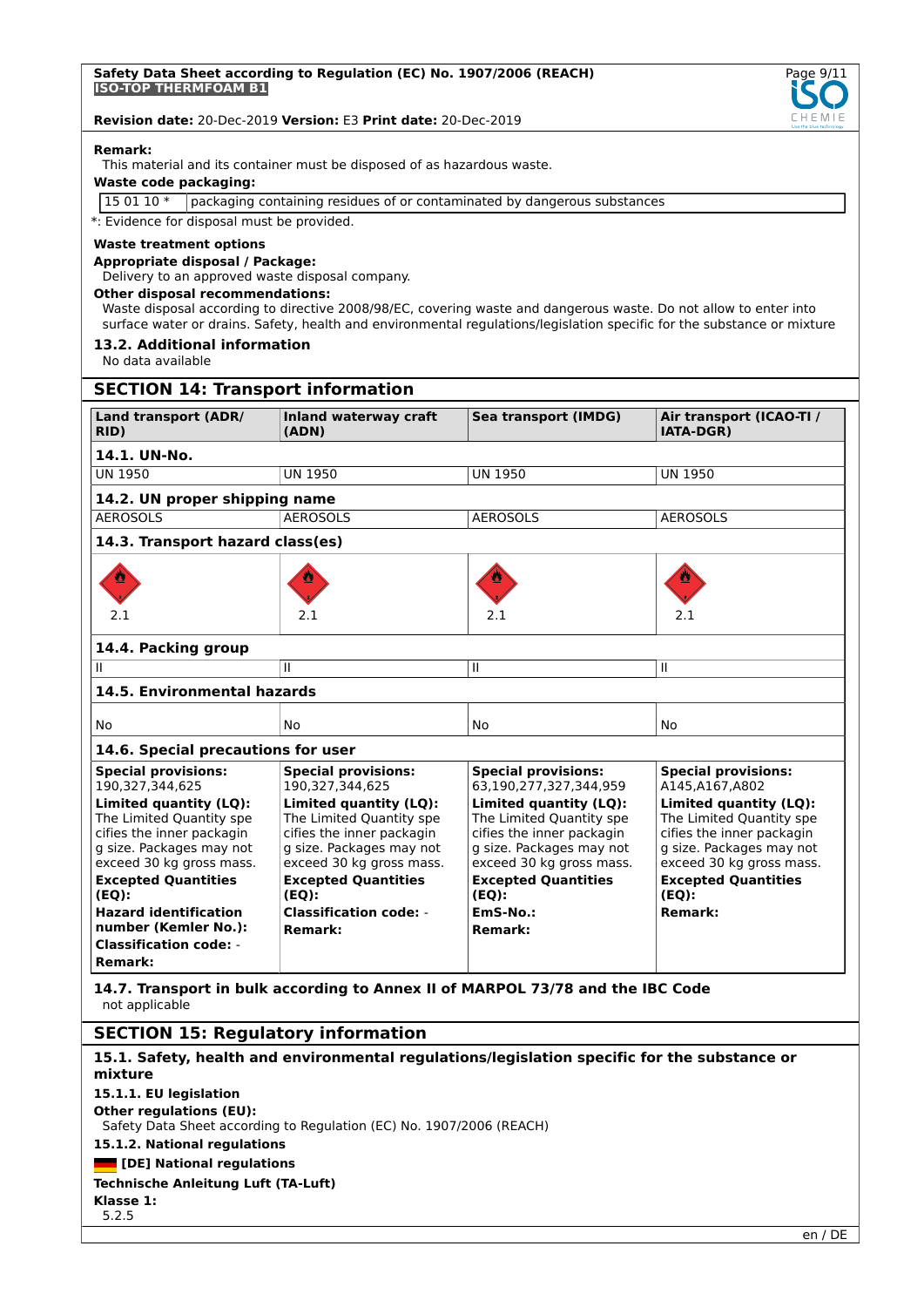

#### **Water hazard class (WGK)**

## **WGK:**

1 - schwach wassergefährdend

#### **Description:**

Classification according to VwVwS, Annex 4.

## **Other regulations, restrictions and prohibition regulations**

Contains: All ingredients of this mixture are (pre)registered according to REACH regulation. The substance/product is registered with strictly controlled conditions as defined in Article 18(4) of Regulation (EC) No. 1907/2006 (REACH Regulation) and must therefore be handled as such. : TRis(2-chlor-1-1methylethyl)phosphat, Methylendiphenyl-Diisocyanat(MDI)

## **15.2. Chemical Safety Assessment**

For this substance a chemical safety assessment is not required.

## **15.3. Additional information**

No data available

## **SECTION 16: Other information**

## **16.1. Indication of changes**

No data available

#### **16.2. Abbreviations and acronyms**

No data available

## **16.3. Key literature references and sources for data**

Safety Data Sheet according to Regulation (EC) No. 1907/2006 (REACH)

### **16.4. Classification for mixtures and used evaluation method according to regulation (EC) No 1272/2008 [CLP]**

#### **Classification according to Regulation (EC) No 1272/2008 [CLP]:**

| <b>Hazard classes and hazard</b><br>categories       | <b>Hazard statements</b>                                                                 | <b>Classification proc</b><br>edure |
|------------------------------------------------------|------------------------------------------------------------------------------------------|-------------------------------------|
| Acute toxicity (inhalative)<br>(Acute Tox. 4)        | H332: Harmful if inhaled.                                                                |                                     |
| Aerosols (Aerosol 1)                                 | H222; H229: Extremely flammable aerosol.;<br>Pressurised container: May burst if heated. |                                     |
| Skin corrosion/irritation (Skin Irrit. 2)            | H315: Causes skin irritation.                                                            |                                     |
| Respiratory or skin sensitisation<br>(Skin Sens. 1B) | H317: May cause an allergic skin reaction.                                               |                                     |
| Serious eye damage/eye irritation<br>(Eye Irrit. 2)  | H319: Causes serious eye irritation.                                                     |                                     |
| STOT-single exposure (STOT SE 3)                     | H335: May cause respiratory irritation.                                                  |                                     |
| Carcinogenicity (Carc. 2)                            | H351: Suspected of causing cancer.                                                       |                                     |
| STOT-repeated exposure (STOT RE 2)                   | H373: May cause damage to organs through<br>prolonged or repeated exposure. ()           |                                     |
| Respiratory or skin sensitisation<br>(Resp. Sens. 1) | H334: May cause allergy or asthma symptoms or<br>breathing difficulties if inhaled.      |                                     |

### **16.5. Relevant R-, H- and EUH-phrases (Number and full text)**

| <b>Hazard statements</b> |                                                                            |  |
|--------------------------|----------------------------------------------------------------------------|--|
| H <sub>220</sub>         | Extremely flammable gas.                                                   |  |
| H302                     | Harmful if swallowed.                                                      |  |
| H315                     | Causes skin irritation.                                                    |  |
| H317                     | May cause an allergic skin reaction.                                       |  |
| H319                     | Causes serious eye irritation.                                             |  |
| H332                     | Harmful if inhaled.                                                        |  |
| H334                     | May cause allergy or asthma symptoms or breathing difficulties if inhaled. |  |
| H335                     | May cause respiratory irritation.                                          |  |
| H340                     | May cause genetic defects.                                                 |  |
| H350                     | May cause cancer.                                                          |  |
| H351                     | Suspected of causing cancer.                                               |  |
| H373                     | May cause damage to organs through prolonged or repeated exposure. ()      |  |

#### **16.6. Training advice**

No data available